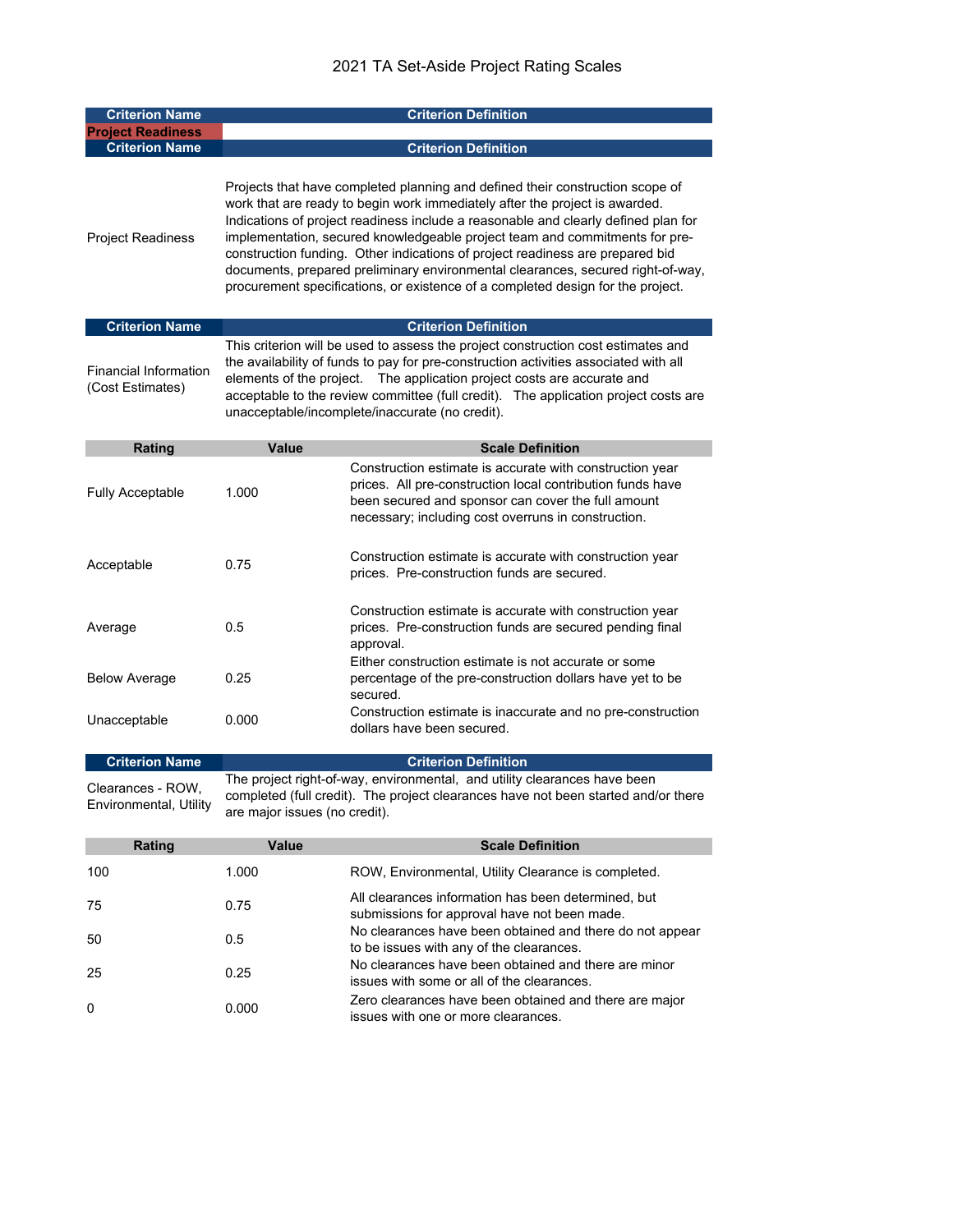| <b>Criterion Name</b>   | <b>Criterion Definition</b>                                                                                                                                                                                                                                                                                                                                                                              |                                                                                                                                                                                                                                                                                                                                          |  |
|-------------------------|----------------------------------------------------------------------------------------------------------------------------------------------------------------------------------------------------------------------------------------------------------------------------------------------------------------------------------------------------------------------------------------------------------|------------------------------------------------------------------------------------------------------------------------------------------------------------------------------------------------------------------------------------------------------------------------------------------------------------------------------------------|--|
| Schedule                | This criterion refers to the project's schedule. The schedule thoroughly describes<br>the project completion within 2 years (full credit). The application schedule is<br>confusing/inaccurate/incomplete (no credit).                                                                                                                                                                                   |                                                                                                                                                                                                                                                                                                                                          |  |
| Rating                  | Value                                                                                                                                                                                                                                                                                                                                                                                                    | <b>Scale Definition</b>                                                                                                                                                                                                                                                                                                                  |  |
| <b>Fully Acceptable</b> | 1.000                                                                                                                                                                                                                                                                                                                                                                                                    | The project will be obligated within the obligation limits.                                                                                                                                                                                                                                                                              |  |
| High Probability        | 0.75                                                                                                                                                                                                                                                                                                                                                                                                     | The project can be obligated within the obligation limits<br>without much added effort.                                                                                                                                                                                                                                                  |  |
| Probable                | 0.5                                                                                                                                                                                                                                                                                                                                                                                                      | The project can most likely be obligated within the obligation<br>limits with some added effort.                                                                                                                                                                                                                                         |  |
| Hopeful                 | 0.25                                                                                                                                                                                                                                                                                                                                                                                                     | The project has a low probably of obligating within the<br>obligation limits. A large collective effort from the sponsor,<br>consultant, project manager, and PennDOT will be required.                                                                                                                                                  |  |
| Unacceptable            | 0.000                                                                                                                                                                                                                                                                                                                                                                                                    | The project has a high probably of missing the obligation<br>deadline.                                                                                                                                                                                                                                                                   |  |
| <b>Criterion Name</b>   |                                                                                                                                                                                                                                                                                                                                                                                                          | <b>Criterion Definition</b>                                                                                                                                                                                                                                                                                                              |  |
| Project Team            | This criterion refers to the project teams' capacity and commitment to implement<br>the project. Indications of project team include a history implementing federally<br>funded programs or similar project types, project team includes an engineering<br>firm familiar with the PennDOT Design Development Process and has experience<br>completing federally funded projects within a short timeline. |                                                                                                                                                                                                                                                                                                                                          |  |
| Rating                  | Value                                                                                                                                                                                                                                                                                                                                                                                                    | <b>Scale Definition</b>                                                                                                                                                                                                                                                                                                                  |  |
| High                    | 1.000                                                                                                                                                                                                                                                                                                                                                                                                    | High likelihood of implementation means that project sponsor<br>and engineering firm have a history of successful<br>management of federally funded projects.                                                                                                                                                                            |  |
| Mid-High                | 0.75                                                                                                                                                                                                                                                                                                                                                                                                     | Mid-High likelihood of implementation means that the only<br>one of the project team (sponsor or engineer) are familiar<br>with the PennDOT Design Development Process as they<br>have been through a federally funded project before.                                                                                                   |  |
| Medium                  | 0.500                                                                                                                                                                                                                                                                                                                                                                                                    | Medium likelihood of implementation means that project team<br>is a stable organization with a history of successfully<br>implementing similar projects through non-federal sources of<br>funding. This also includes the engineering firm is familiar<br>with PennDOT process however the individual assigned to<br>the project is not. |  |
| Mid-Low                 | 0.25                                                                                                                                                                                                                                                                                                                                                                                                     | Some knowledge from the project team on what it takes to<br>complete the process but not clearly explained in detail.                                                                                                                                                                                                                    |  |
| Low                     | 0                                                                                                                                                                                                                                                                                                                                                                                                        | Hastily assembled partnerships with weak commitment from<br>partners, project team has little or no experience managing<br>the type of project in application.                                                                                                                                                                           |  |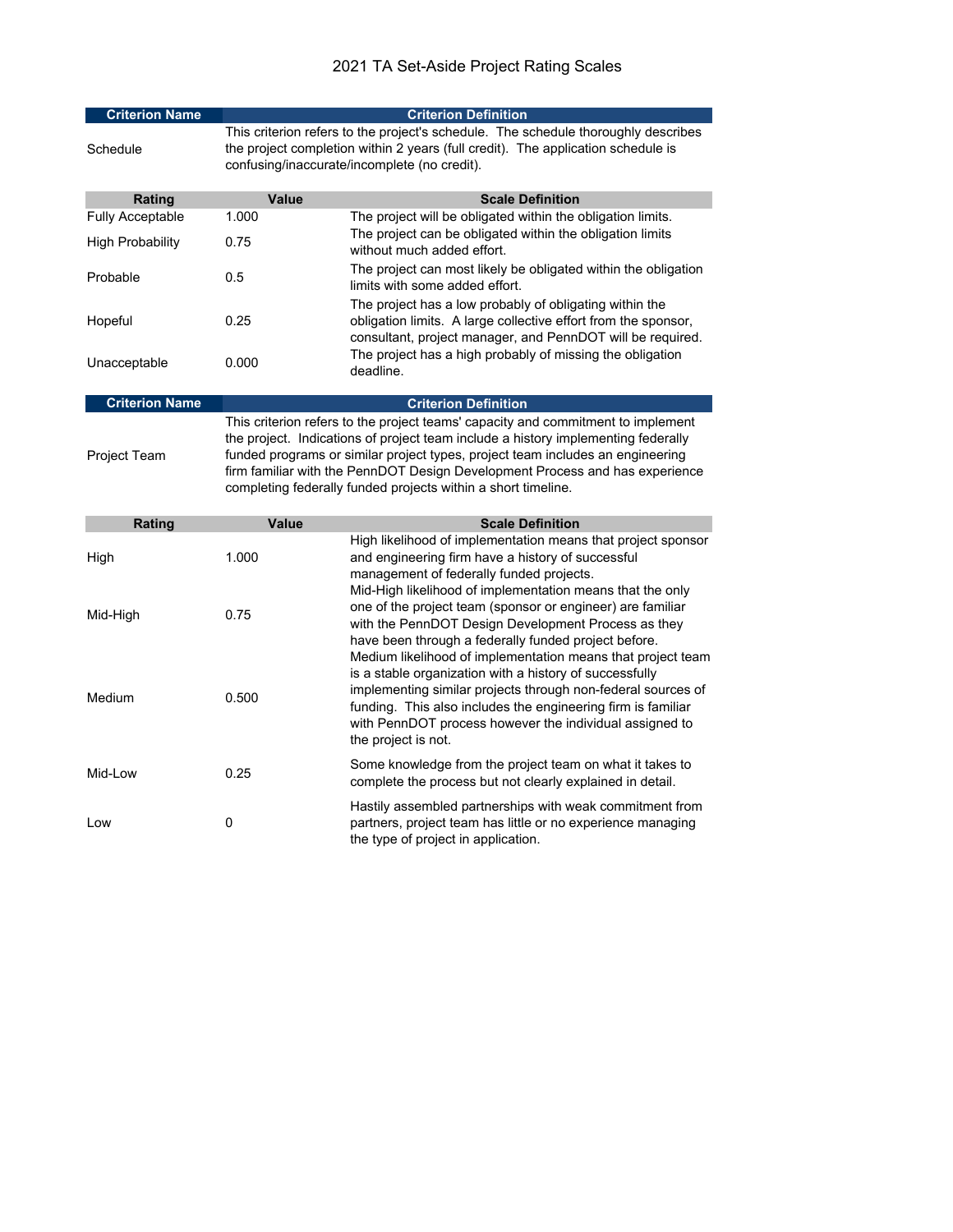| <b>Project Quality</b> |                                                                                                                                                                                                                                                                                                                                                                                                                                                                                                                            |  |  |
|------------------------|----------------------------------------------------------------------------------------------------------------------------------------------------------------------------------------------------------------------------------------------------------------------------------------------------------------------------------------------------------------------------------------------------------------------------------------------------------------------------------------------------------------------------|--|--|
| <b>Criterion Name</b>  | <b>Criterion Definition</b>                                                                                                                                                                                                                                                                                                                                                                                                                                                                                                |  |  |
| <b>Project Quality</b> | Projects that will contribute to the achievement of regional, county, and local goals.<br>Indications of project quality include a significant addition or enhancement to a<br>network of regional importance; improvements to safety and public health; relief of<br>environmental burdens on or provision of environmental benefits to environmental<br>justice communities; and enhancement of community quality of life, economic<br>developement, access to community assets, and public engagement and<br>education. |  |  |
| <b>Criterion Name</b>  | <b>Criterion Definition</b>                                                                                                                                                                                                                                                                                                                                                                                                                                                                                                |  |  |
| Connectivity           | The project supports and contributes to a significant part of a network of regional<br>importance. Significance can result from a project's geographic size or its<br>importance to the functioning of the overall network. A network of regional                                                                                                                                                                                                                                                                          |  |  |

|  | importance is one that is identified in regional plans. |
|--|---------------------------------------------------------|
|  |                                                         |

| Rating    | Value | <b>Scale Definition</b>                                                                    |
|-----------|-------|--------------------------------------------------------------------------------------------|
| Very High | 1.000 | The project completes a significant part of a network of<br>regional importance.           |
| High      | 0.75  | The project is not significant, but is part of the network of<br>regional importance.      |
| Medium    | 0.5   | The project is significant, but the network is only of limited or<br>local importance.     |
| Low       | 0.25  | The project is not significiant and the network is of only<br>limited or local importance. |
| None      | 0.000 | The project is isolated and connection to a network is<br>unclear.                         |

| <b>Criterion Name</b>       | <b>Criterion Definition</b>                                                                                                                                                                                           |  |  |
|-----------------------------|-----------------------------------------------------------------------------------------------------------------------------------------------------------------------------------------------------------------------|--|--|
| Safety and Public<br>Health | The project will result in safety or public health improvements. The project<br>addresses a demonstrated safety need, increases active transportation<br>opportunities, and/or provides other public health benefits. |  |  |

| Rating    | Value | <b>Scale Definition</b>                                                                                 |
|-----------|-------|---------------------------------------------------------------------------------------------------------|
| Very High | 1.000 | The project will significantly address necessary safety<br>improvements and public health improvements. |
| High      | 0.75  | The project will somewhat address safety and public health<br>improvements.                             |
| Medium    | 0.5   | The project will slightly improve safety or public health<br>conditions.                                |
| Low       | 0.25  | The project will not result in safety or public health<br>improvements.                                 |
| None      | 0.000 | The project may negatively impact safety and public health.                                             |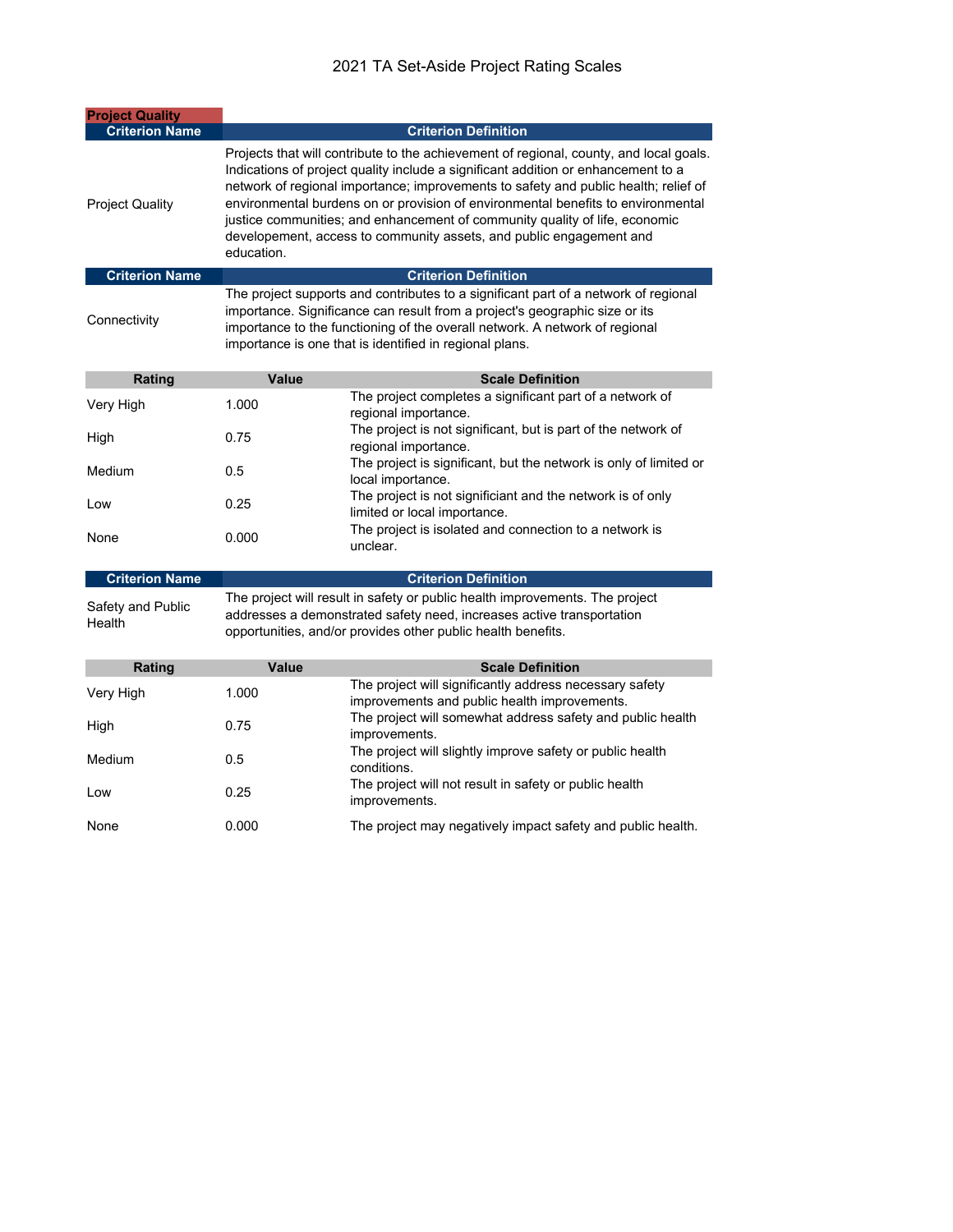| <b>Criterion Name</b>                               | <b>Criterion Definition</b>                                                                                                                                                                                                                                                                                                                                                                                                                                                                                                                                                                                                                                                                         |
|-----------------------------------------------------|-----------------------------------------------------------------------------------------------------------------------------------------------------------------------------------------------------------------------------------------------------------------------------------------------------------------------------------------------------------------------------------------------------------------------------------------------------------------------------------------------------------------------------------------------------------------------------------------------------------------------------------------------------------------------------------------------------|
| Environmental<br>Justice/Entitlement<br>Communities | The project improves mobility, provides benefits, or addresses existing adverse<br>impacts in a community with high concentrations of minority and/or low-income<br>populations (i.e. an environmental justice (EJ) community), either by relieving a<br>previously imposed burden or by providing new transportation and/or<br>environmental benefits. An EJ community for this purpose will be defined as a<br>census tract with a score of "above average" or "well above average" for any or all<br>of the low-income, racial minority, and ethnic minority indicators identified through<br>DVRPC's Indicators of Potential Disadvantage (IPD) mapping tool:<br>https://dvrpc.org/webmaps/IPD. |

| Rating    | Value | <b>Scale Definition</b>                                                                                                                                                                                          |
|-----------|-------|------------------------------------------------------------------------------------------------------------------------------------------------------------------------------------------------------------------|
| Very High | 1.000 | All or majority of the project clearly benefits, or addresses<br>adverse impacts, in a community with above average and/or<br>well above average concentrations of minority and low-<br>income populations.      |
| High      | 0.75  | All or majority of the project is likely to benefit, or address<br>adverse impacts, in a community with above average and/or<br>well above average concentrations of minority and/or low-<br>income populations. |
| Medium    | 0.5   | All or majority of the project may benefit, or address adverse<br>impacts, in a community with above average and/or well<br>above average concentrations of minority and/or low-income<br>populations.           |
| Low       | 0.25  | A portion of the project may benefit, or address adverse<br>impacts, in a community with above average and/or well<br>above average concentrations of minority and/or low-income<br>populations.                 |
| None      | 0.000 | The project is not located in a community with above average<br>and/or well above concentrations of minority or low-income<br>populations.                                                                       |